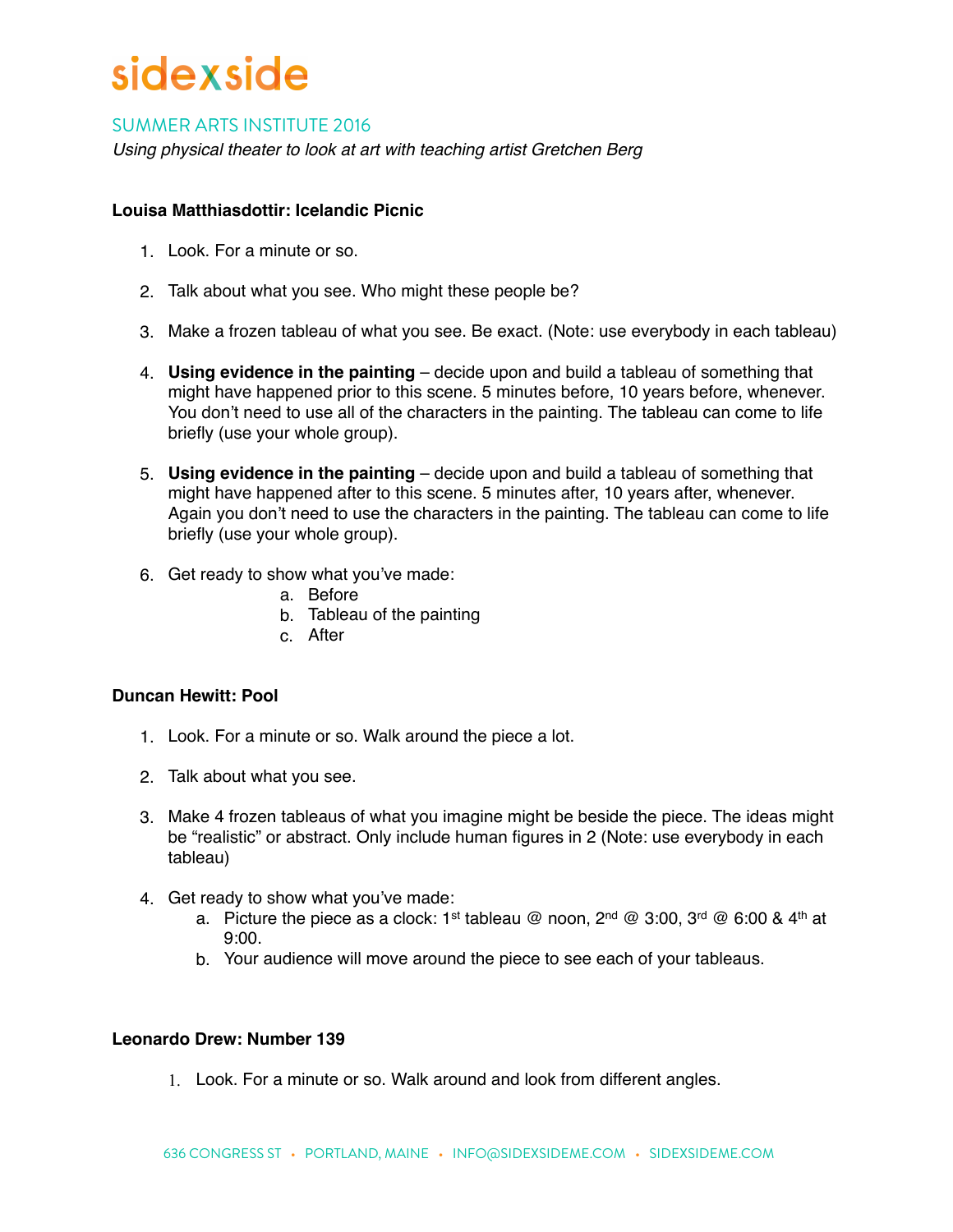## sidexside

- 2. Talk about what you see.
- 3. Make a frozen tableau of one small detail. Be exact. (Note: use everyone in each tableau).
- 4. Decide on 2 things the piece reminds you of & make a tableau of each idea.
- 5. Build one more tableau showing a moment (you imagine) in the artist's process of creating *Number 139.*
- 6. Get ready to show what you've made:
	- a. The detail
		- b. The 2 things you're reminded of
		- c. A moment in the artist's process.

#### **Skowhegan @ 70**

- *1.* Look around at the artwork in the gallery. Don't talk for a few minutes.
- *2.* PICK out 4 pieces to replicate in a tableau on the bench (don't stand on it).
- *3.* Replicate either a detail, the whole piece, or the essence of each work.
- *4.* Use everybody in each tableau.
- *5.* Get ready to show what you've made.
	- a. Decide where the audience should be.
	- b. Make the 4 tableaus flow from one to the next.

#### **Neil Welliver: 2 Boys in a Canoe**

- *1.* Look. For a minute or so.
- *2.* Talk about what you see.
- *3.* Make a frozen tableau of what you see. Be exact. (Note: use everybody in each tableau)
- *4.* **Using evidence in the painting** decide upon and build a tableau of something that might have happened prior to this scene. 5 minutes before, 10 years before, whenever. You don't need to use all of the characters in the painting. The tableau can come to life briefly (use your whole group).
- *5.* **Using evidence in the painting** decide upon and build a tableau of something that might have happened after to this scene. 5 minutes after, 10 years after, whenever. Again you don't need to use the characters in the painting. The tableau can come to life briefly (use your whole group).